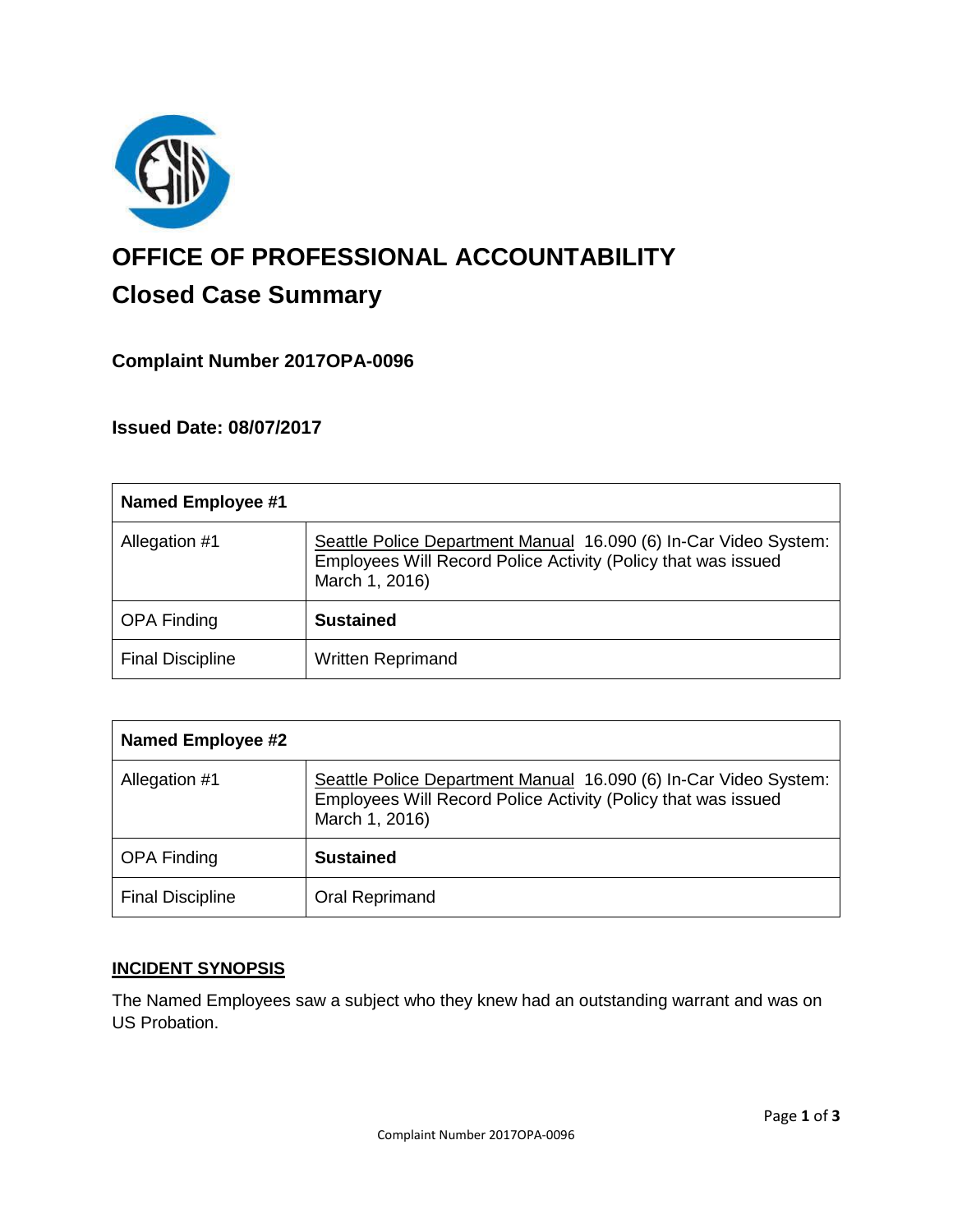## **COMPLAINT**

The complainant, a supervisor within the Department, alleged that the Named Employees did not activate their In-Car Video (ICV) prior to conducting police activity.

### **INVESTIGATION**

The OPA investigation included the following actions:

- 1. Review of the complaint memo
- 2. Review of In-Car Videos (ICV)
- 3. Search for and review of all relevant records and other evidence
- 4. Interviews of SPD employees

## **ANALYSIS AND CONCLUSION**

The complainant alleged that Named Employee #1 failed to activate his ICV as soon as practical after the decision was made to search for the subject. SPD Policy 16.090-6 requires that employees record specified activity, including arrests and seizures. It was undisputed that the initial contact and eventual arrest of the subject should have been recorded on ICV. Named Employee #1 contended, however, that there was not sufficient time to activate his ICV given the quick approach of the subject by officers, the combative nature of the subject and prior incidents where the subject had been assaultive towards officers, the fear that the subject could be armed, and Named Employee #1's concern that the subject would attempt to evade arrest. Named Employee #1 did not activate his ICV until after the subject had been handcuffed and was being walked to the marked van.

Even presupposing that Named Employee #1 was correct that SPD policy did not require him to activate his ICV during the ten minutes between the first and second sightings of the subject, there was ample time for Named Employee #1 to activate his ICV prior to contacting the subject. This opinion was based on the following:

In Named Employee #2's statement in General Offense Report (GOR), he indicated that, upon viewing the suspect, Named Employee #1 took the time to radio two other officers to provide his and Named Employee #2's location. After that point, Named Employee #1 pulled his department vehicle six feet in front of the subject, who continued to walk in the officers' direction. Pursuant to Named Employee #2's statement, at that time the subject was not attempting to evade the officers or preparing to do so. Moreover, as indicated in Named Employee #2's statement, both he and Named Employee #1 exited the van and "walked just in front of" the subject. Notably, in both Named Employee #1 and Named Employee #2's statements, and unlike in the OPA interview of Named Employee #2, neither officer indicated any urgency in their approach of the subject. Moreover, the officers had sufficient time to engage the subject in conversation prior to the arrest. There was no indication as to why both Named Employee #1 and Named Employee #2 did not or could not have activated their ICV at